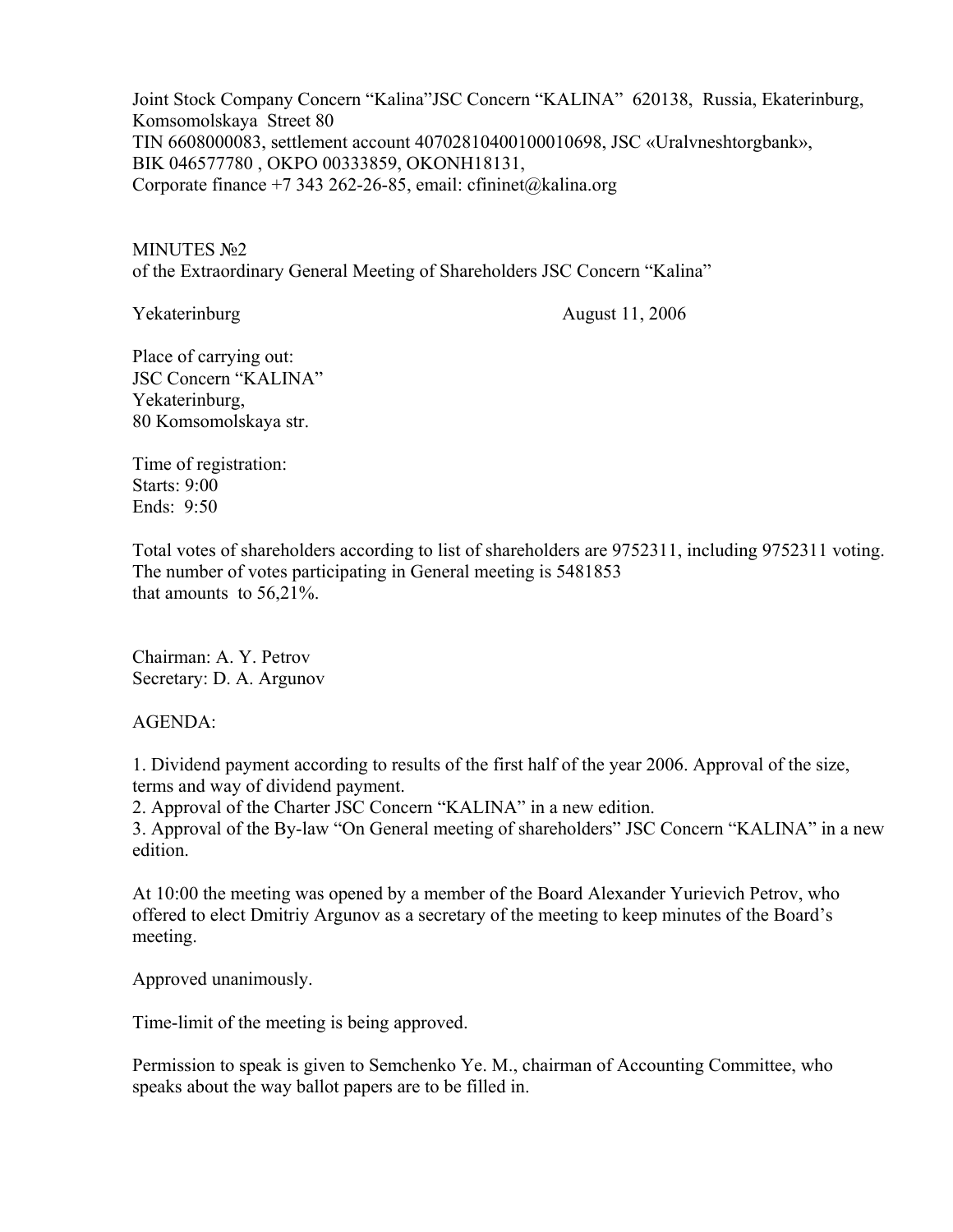On the first issue Alexander Petrov was listened to. He put to discussion recommendation of the Board of Directors about dividend payment according to results of the first half of the year 2006 at the sum of 9 roubles 24 kopecks per one ordinary share.

The following decision is being offered to vote for:

"- To approve dividend payment according to results of the first half of the year 2006 at the sum of 9 (nine) roubles 24 (twenty four) kopecks per one ordinary share.

- To do payment in cash.

- To do payment within 30 days from the moment of approval at the meeting."

Voting results:

FOR - 4669758 AGAINST - none ABSTINENT - none

The resolution taken:

" - To approve dividend payment according to results of the first half of the year 2006 at the sum of 9 (nine) roubles 24 (twenty four) kopecks per one ordinary share.

- To do payment in cash.

- To do payment within 30 days from the moment of approval at the meeting."

On the second issue Petrov A.Yu. was listened to. He offered the meeting to consider and approve the Charter JSC Concern "KALINA in a new edition.

It is offered to vote for the following decision: - "- To approve the Charter JSC Concern "KALINA" in a new edition".

Voting results:

FOR - 3717416 votes AGAINST - 475164 votes ABSTINENT - 477178 votes

Resolution was not taken as a threshold of three fourth of voting shares belonging to shareholders participated in the extraordinary meeting was not attained.

On the third issue it was listened to Petrov A.Yu., who offered the meeting to consider and approve the By-law "On General meeting of shareholders" JSC Concern "KALINA" in a new edition.

It is offered to vote for the following decision: "- To approve the By-law "On General meeting of shareholders JSC Concern "KALINA" in a new edition".

Voting results:

FOR - 3717416 votes AGAINST - 475164 votes ABSTINENT - 477178 votes